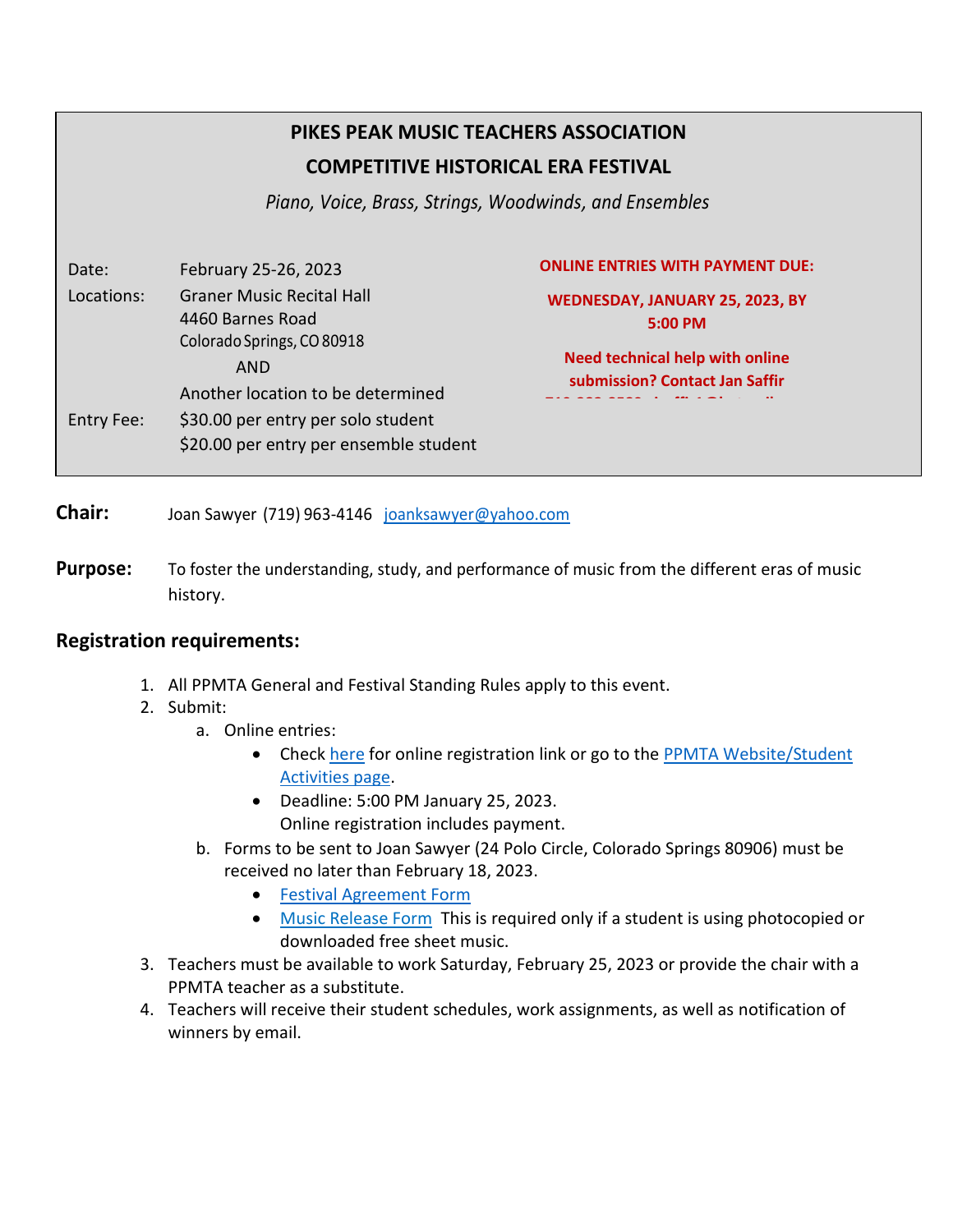## **Repertoire requirements for all instruments and voice:**

- Requirement: two memorized pieces or songs from different historical eras: Baroque, Classical, Romantic, Impressionistic, and Contemporary.
- See the Composer Classification List if you are unsure of the historical era of a composer: [https://www.mtna.org/MTNA/Engage/Competitions/Composer\\_Classifications/MTNA/Engage/Compe](https://www.mtna.org/MTNA/Engage/Competitions/Composer_Classifications/MTNA/Engage/Competitio) [titio](https://www.mtna.org/MTNA/Engage/Competitions/Composer_Classifications/MTNA/Engage/Competitio)[ns/Composer\\_Classifications.aspx?hkey=258f6312-467f-4aea-b1d0-f0b562bbe07b.](https://www.mtna.org/MTNA/Engage/Competitions/Composer_Classifications/MTNA/Engage/Competitions/Composer_Classifications.aspx?hkey=258f6312-467f-4aea-b1d0-f0b562bbe07b)
- There is no specific list of approved composers or compositions.
- One movement of a sonata or suite is considered one piece.
- A Theme and Variations must be performed in its entirety and is considered one selection.
- A Prelude and Fugue may be considered as one selection or each individually as one selection.
- No pop or rock music or arrangements are allowed.
- Music must be provided for the judge.

### Piano

Pedagogical pieces by William Gillock, Kevin Olson, Jon George, etc. may be used for contemporary literature. Contact Joan Sawyer at [joanksawyer@yahoo.com](mailto:joanksawyer@yahoo.com) or (719) 963-4146 with questions about other 20<sup>th</sup> and 21st century pedagogical composers.

EVALUATION ONLY is offered to piano students. A teacher entering students for "EVALUATION ONLY" must contact Joan Sawyer at [joanksawyer@yahoo.com](mailto:joanksawyer@yahoo.com) or (719) 963-4146 with student names **before** registering the students.

### Voice:

Age-appropriate songs from material such as folk songs, art songs, Italian arias, or theater songs from legitimate music theater productions and musicals.

Students in Primer and Class I may enter with songs of contrasting styles from the same historical era. Class II-V students are strongly encouraged to sing one song in a foreign language.

Teachers may accompany their students.

Instrumental: (strings, brass, and woodwinds) See repertoire requirements above.

### Student Ensembles:

See repertoire requirements above.

Consists of two or more student performers in any combination of disciplines.

Piano duets may be entered, but NOT duo piano ensembles.

Teachers may accompany their students, but only student accompanists will be adjudicated as part of the ensemble.

Memorization is not required.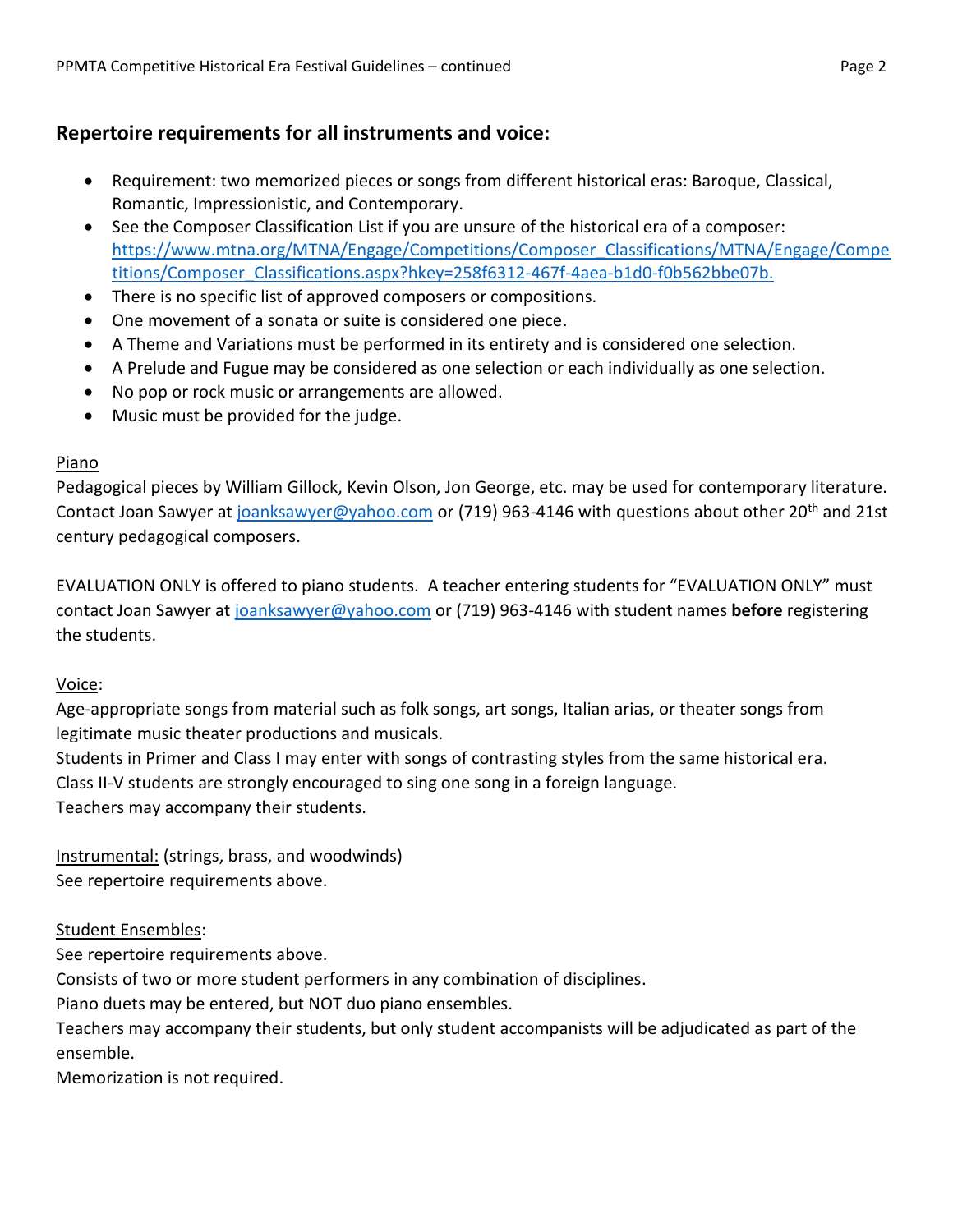| <b>CLASS</b><br><b>CODES</b><br><b>Piano</b> | Age                        | <b>Time Limit</b><br><b>Minutes</b> | <b>CLASS</b><br><b>CODES</b><br>Voice,<br><b>Instrumental</b><br>& Ensemble | Age                        | <b>Time Limit</b><br><b>Minutes</b> |
|----------------------------------------------|----------------------------|-------------------------------------|-----------------------------------------------------------------------------|----------------------------|-------------------------------------|
|                                              |                            |                                     |                                                                             |                            |                                     |
| Primer                                       | Through 6                  | 6                                   | Primer                                                                      | Through 8                  | 6                                   |
| Elementary                                   | $7 - 8$                    | 6                                   |                                                                             |                            |                                     |
|                                              | $9 - 10$                   | 8                                   | T                                                                           | $9 - 12$                   | 8                                   |
| $\mathbf{I}$                                 | $11 - 12$                  | 10                                  | $\mathbf{I}$                                                                | $13 - 14$                  | 10                                  |
| III                                          | $13 - 14$                  | 13                                  | III                                                                         | 15-16                      | 13                                  |
| IV                                           | $15 - 16$                  | 15                                  | IV                                                                          | 17-19 (non-<br>collegiate) | 15                                  |
| V                                            | 17-19 (non-<br>collegiate) | 15                                  | V                                                                           | Through 22<br>(collegiate) | 15                                  |
| VI                                           | Through 22<br>(collegiate) | 15                                  |                                                                             |                            |                                     |
|                                              | Oldest<br>performer's      |                                     |                                                                             | Oldest<br>performer's      |                                     |
| Ensemble                                     | age                        | 15                                  | Ensemble                                                                    | age                        | 15                                  |

- 1. Age is determined as of January 25, 2023. Ensemble Classes will be determined based on the age of the oldest student member of the ensemble as of January 25, 2023.
- 2. Piano, Voice, Instrumental and Ensemble Codes are: P = Piano; V = Voice; E = Ensemble; S = Strings;  $W = Woodwinds; B = Brass$
- 3. Please note performance time limits in the chart above.
- 4. Auditions will be open to students and parents, and others where space and health restrictions permit. *PPMTA teachers are encouraged to observe in order to learn how to better prepare students.*
- 5. Each student will receive a written evaluation and a certificate of participation. Judges will give a rating of: Highly Superior, Superior, Excellent, or Good.
- 6. The judges may choose up to three winners and two honorable mentions in each class. Teachers will be notified by email of their students' results and of the piece or song selected by the judges to be performed in the Winner Recitals on Sunday. Each teacher is responsible for notifying their winning students of the selection to be performed and the time and place of the Winners Recital.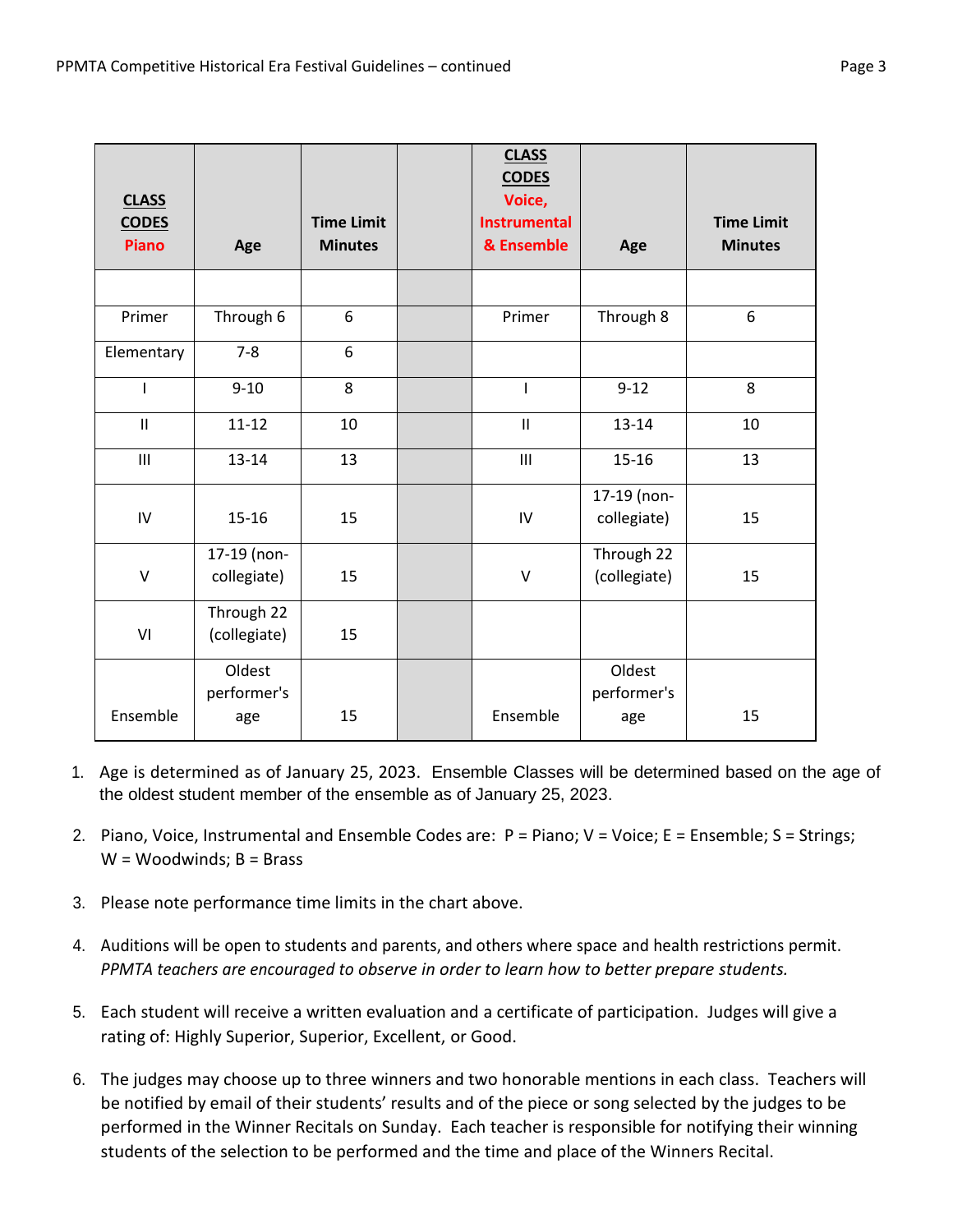- 7. Several Winners Recitals will be held Sunday afternoon. Each winner must be available to perform their piece (selected by the judges) in the assigned recital on Sunday afternoon, or the student will be disqualified. Winners and Honorable Mentions will receive trophies. Only winners will perform in the Winners Recitals, but Honorable Mentions are encouraged to attend the recital to receive their awards. Teachers should be present at their students' recital(s). Winning siblings might not perform in the same Winners Recital.
- 8. No student may repeat his or her performance of a given piece in subsequent years. The teacher is responsible for enforcing this rule.